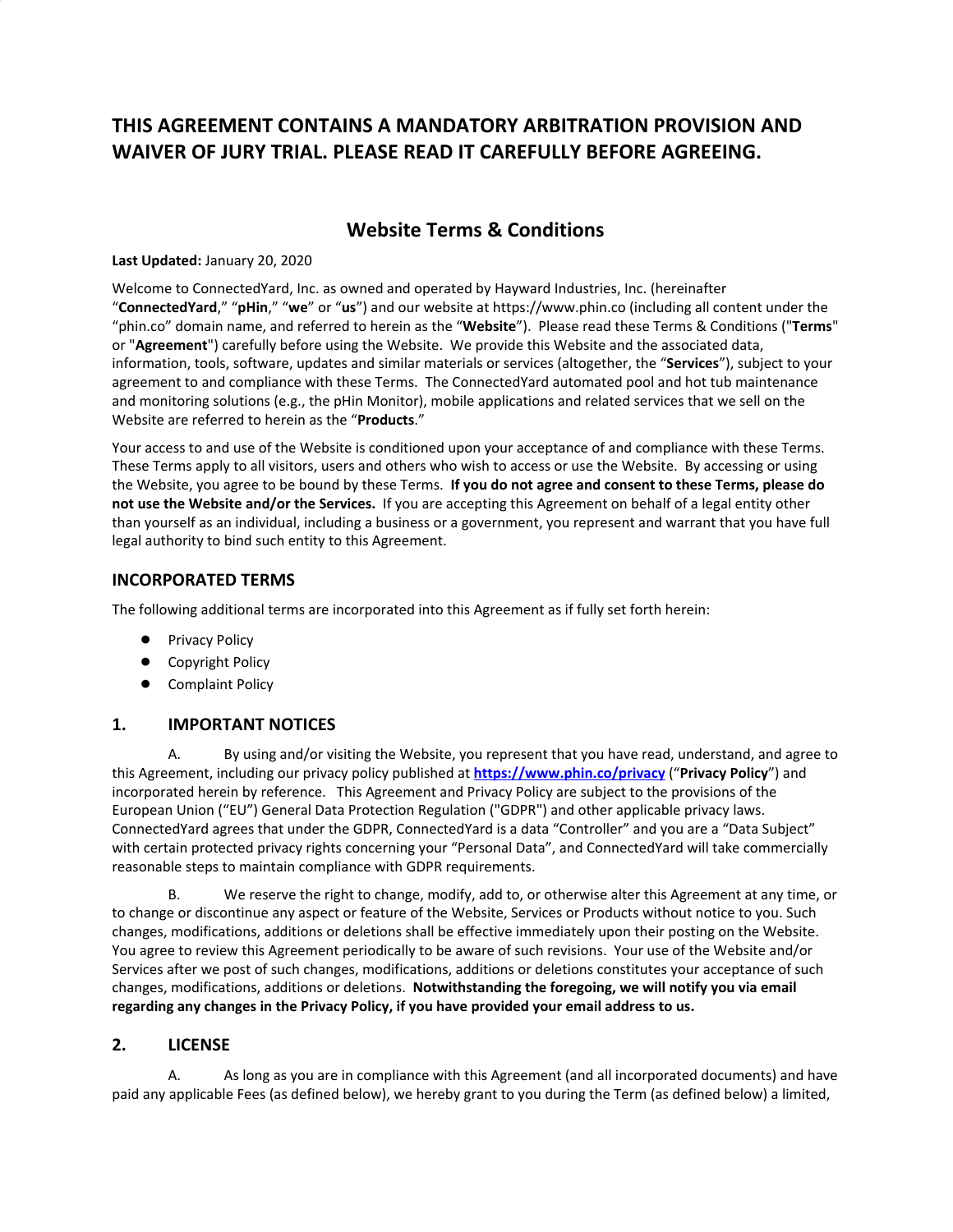revocable, non-assignable, non-transferrable, non-sublicensable, non-exclusive license to use the Website, and to access and receive the Services thereon that are intended for public display or access. Any rights not explicitly granted in this Agreement are strictly withheld and reserved by us.

B. You agree that (i) except in your normal use of the Website, you will not copy or distribute any part of the Website or Services in any medium without our prior written authorization; (ii) you will not alter or modify any part of the Website or Services other than as is necessary to use the Website or Services for their intended purposes; and (iii) you will otherwise comply with this Agreement.

## **3. RESTRICTIONS**

A. You agree that you will not violate any applicable law or regulation in connection with your use of the Website or Services.

B. You agree that you will not distribute, upload, make available or otherwise publish through the Website or Services any suggestions, information, ideas, comments, causes, promotions, documents, questions, notes, plans, drawings, proposals, or similar materials ("Submissions") or graphics, text, information, links, profiles, personal information, name, likeness, audio, photos, software, music, sounds, video, comments, messages or tags, or similar materials ("Content") that:

- are unlawful or encourage another to engage in anything unlawful;
- contain a virus or any other similar programs or software that may damage the operation of our or another's computer;
- violate the rights of any party or infringe upon any patent, trademark, trade secret, copyright, right of privacy or publicity or other intellectual property right of any party;
- are false, inaccurate, fraudulent or misleading; or
- are libelous, defamatory, obscene, inappropriate, invasive of privacy or publicity rights, abusing, harassing, threatening or bullying.
- C. You further agree that you will not do any of the following:
	- modify, adapt, translate, copy, reverse engineer, decompile or disassemble any portion of the Website or Services;
	- interfere with or disrupt the operation of the Website or Services, including restricting or inhibiting any other person from using the Website or Services by means of hacking or defacing;
	- transmit to or make available in connection with the Website or Services any denial of service attack, virus, worm, Trojan horse or other harmful code or activity;
	- attempt to probe, scan or test the vulnerability of a system or network of the Website or Services or to breach security or authentication measures without proper authorization;
	- take any action that imposes, or may impose, in our sole discretion, an unreasonable or disproportionately large load on our infrastructure;
	- harvest or collect the email address or other contact information of other users of the Website or Services;
	- scrape or collect content from the Website or Services via automated or large group means;
	- submit, post or make available false, incomplete or misleading information to the Website or Services, or otherwise provide such information to us;
	- register for more than one user account; or,
	- impersonate any other person or business.

D. In addition, although we reserve the right to review, remove or edit any Submissions or Content, we may not routinely screen, monitor, or review Submissions and Content on the Website or Services, including representation made by users of the Website and Service. YOU AGREE THAT WE SHALL NOT BE RESPONSIBLE FOR ANY SUCH INFORMATION. YOUR RELIANCE ON ANY SUCH INFORMATION IS AT YOUR OWN RISK.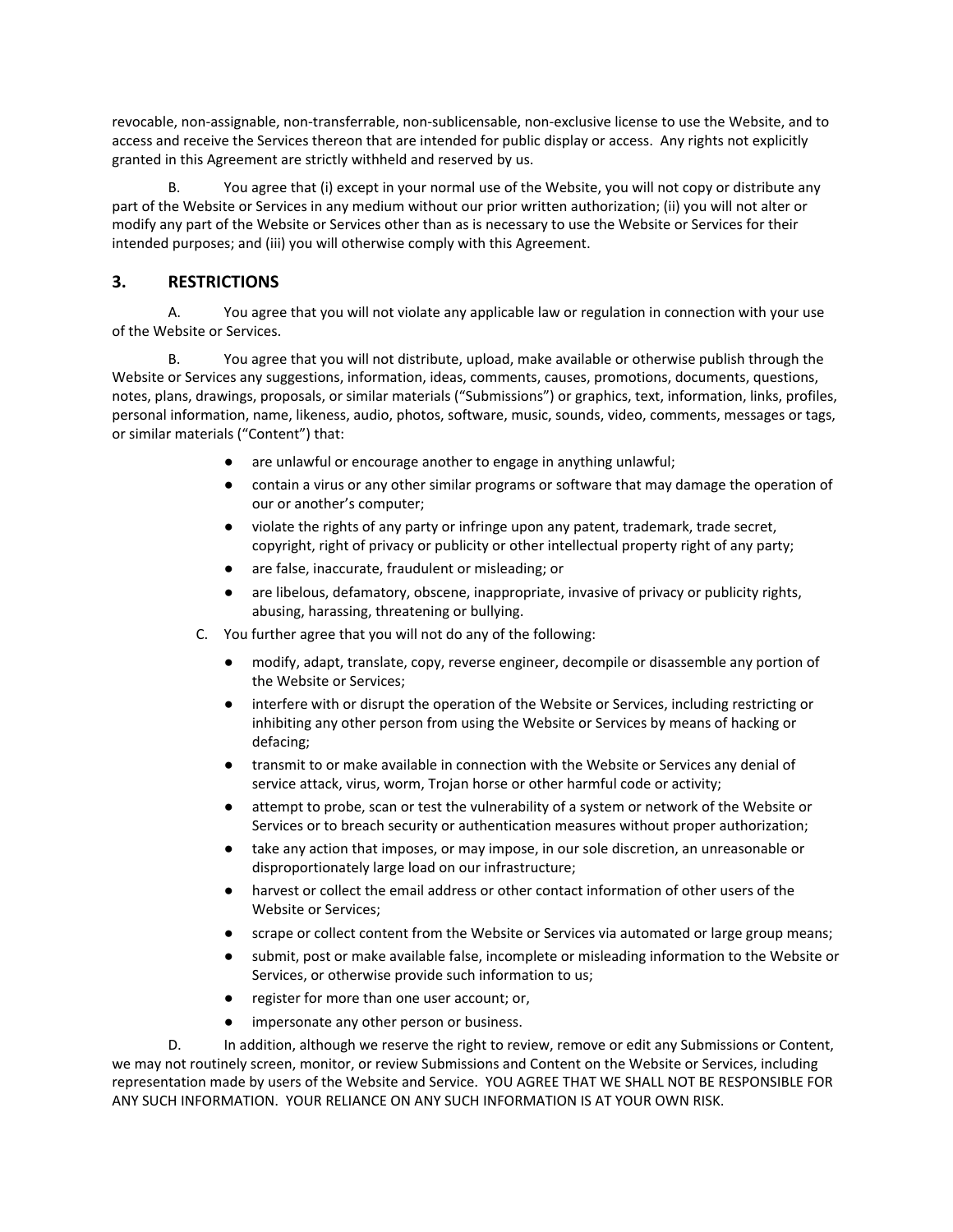E. You agree that you are not licensed to access any portion of the Website or Services that is not public or made accessible for registered users, and you may not attempt to override any security measures in place on the Website or Services.

F. Notwithstanding the foregoing rules of conduct, our unlimited right to terminate your access to the Website or Service shall not be limited to violations of this Restrictions section.

# **4. ELIGIBILITY**

A. Some parts or all of the Website or Services may not be available to the general public, and we may impose eligibility rules from time to time. We reserve the right to amend these eligibility requirements at any time. You are not eligible to use the Website or Services if doing so would violate any U.S. law or regulation, including but not limited to export controls or restrictions.

B. You must be over the age of 18 to register an account on the Website or use the Services. By registering an account or by using the Services, you represent that you meet this minimum age requirement. In any case, you affirm that you are over the age of 13, as the Website and the Services are not intended for use by children under 13. If you are under 13 years of age, then please do not use the Website without the consent of your parent or guardian. Pursuant to 47 U.S.C. Section 230(d), as amended, we hereby notify you that parental control protections (such as computer hardware, software or filtering services) are commercially available that may assist you in limiting access to material that is harmful to minors. More information on the availability of such software can be found through publicly available sources. You may wish to contact your Internet service provider for more information.

## **5. FEES, TRANSACTIONS AND PAYMENTS**

A. As more fully described on the Website, access to certain features of the Website or Services may require your payment of fees ("Fees").

B. If you wish to purchase Products through the Website (each a "Transaction"), you may be asked to supply certain information relevant to your Transaction, including without limitation your credit card number, your credit card verification or other security code, the expiration date of your credit card, and your physical address. We will treat any such information provided through the Website in accordance with this Agreement and the Privacy Policy. Verification of information may be required prior to the acknowledgment or completion of any Transaction. You represent and warrant that you have the legal right to use any credit card(s) or other payment means used for purposes of any Transaction. Note that Product purchases are also subject to our separate **Terms of Sale** document that governs your purchase and use of the Products.

C. You may be required to register your personal and/or financial information with us in order to use certain areas of the Website or the Services, for example, to access/provide Content or to initiate Transactions. In doing so, you agree that you will provide accurate and complete information. We may refuse to process your information or requested Transactions if we believe that you may be: i) impersonating another person; ii) violating the intellectual property or other rights of any entity; iii) posting content that is offensive; or iv) providing information that we otherwise reject for any or no reason in our sole discretion.

D. We may use a third-party payment processor (the "Payment Processor") to charge Fees to you through your registered account for use of the Services. The processing of payments will be subject to the terms, conditions and privacy policies of the Payment Processor in addition to this Agreement. We are not responsible for errors made by the Payment Processor. You agree to pay us, through the Payment Processor, all charges for purchases made by you, and you authorize us, through the Payment Processor, to charge your chosen payment provider (e.g., credit card) (your "Payment Method").

E. We will automatically charge your Payment Method when payments are due, as more fully identified on the Website. If you purchase a subscription for Product services, such purchase may result in recurring charges to your Payment Method, and you agree that we may charge such amounts until such a time as your subscription expires, is terminated or you cancel the subscription, depending on the subscription type.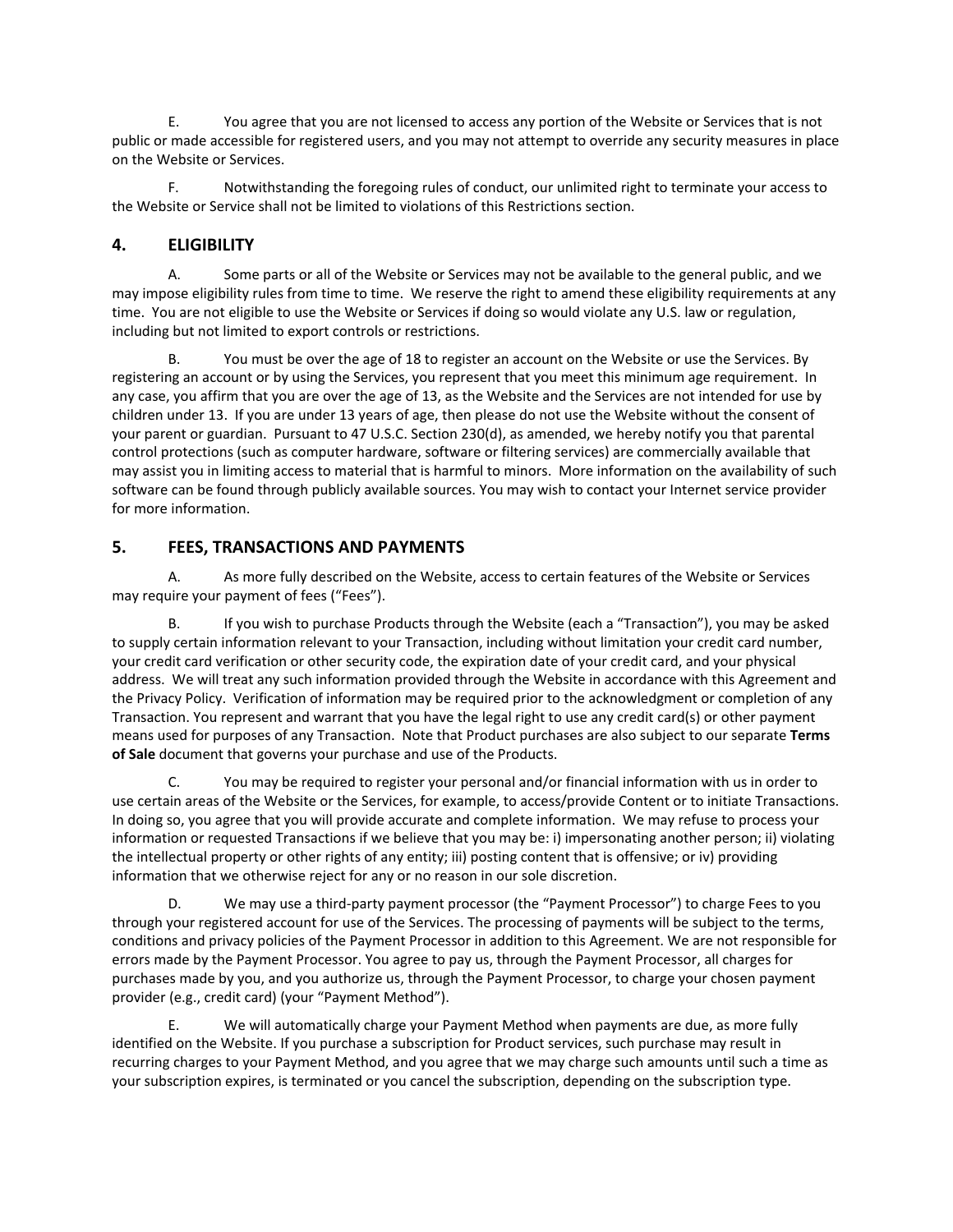F. WE MAY SUBMIT PERIODIC CHARGES WITHOUT FURTHER AUTHORIZATION FROM YOU, UNTIL YOU PROVIDE PRIOR NOTICE (RECEIPT OF WHICH IS CONFIRMED BY US) THAT YOU HAVE TERMINATED THIS AUTHORIZATION OR WISH TO CHANGE YOUR PAYMENT METHOD. SUCH NOTICE WILL NOT AFFECT CHARGES SUBMITTED BEFORE WE REASONABLY COULD ACT.

G. Your account will be considered delinquent if payment in full is not successful when a charge is initiated. Unless specified in an invoice, amounts due are exclusive of all applicable taxes, levies, or duties, and you will be responsible for payment of all such amounts. If you believe that any specific charge under this Agreement is incorrect, in order to obtain a credit, you must contact us in writing within thirty (30) days after the payment due date, and set forth the nature and amount of the requested correction; otherwise charges are final.

H. In addition to other applicable remedies, we reserve the right to suspend and/or terminate your access to the Services or to Product subscription services, and/or terminate this Agreement if your Payment Method is declined or fails, and your account therefore is delinquent. Charges to delinquent accounts are subject to interest of 1.5% per month on any outstanding balance, or the maximum permitted by law, whichever is less, plus all expenses of collection, including reasonable attorneys' fees and court costs.

I. If you wish to cancel our Services or Product subscription, you may do so at any time by contacting our customer care department at support@phin.co with the phrase "Subscription Change or Cancellation" in the subject line. Any charges incurred prior to cancellation are non-refundable. To the extent applicable, if you upgrade your subscription, you will be charged the difference in your current subscription and the upgraded subscription at that time, and you will be charged the price for the upgraded subscription on an ongoing basis until cancellation. To the extent applicable, if you downgrade your subscription, you will be charged the reduced price at the beginning of the next subscription term.

## **6. CREDENTIALS SECURITY**

A. You understand and agree that in order to use certain functions of the Website or Services, you may be asked by us to provide certain credentials or other login information ("Credentials"). You are under no obligation to provide Credentials to us; however, if you do, you represent and warrant that you are authorized to provide these Credentials to us for use in connection with the Services, and that the Credentials are and will be true and accurate throughout the Term of this Agreement. By providing your Credentials, you agree that we may store and use the Credentials in accordance with our Privacy Policy.

B. If you are registered with a user account on the Website, you agree to keep your user name and password and/or any other Credentials needed to login to the Website or Services confidential and secure. You are responsible for controlling the access to and use of your account. You understand and agree that we may assume that instructions from an individual associated with your account are authoritative and should be acted upon by us. We are not responsible for any unauthorized access to your account or profile, and any ramifications of such access, and we are not required to take action to disable any account. You agree that you will not bring any action against us arising out of or related to any claimed unauthorized access using your account Credentials.

C. Notwithstanding the foregoing, if we believe that there has been an unauthorized access to your account, we may take reasonable efforts with reasonable speed, to disable or lock your account, or otherwise address your situation. In the event that you would like to report a breach, please contact support@phin.co with the phrase "Account Breach Notice" in the subject line.

# **7. CONTENT SUBMITTED OR MADE AVAILABLE TO US**

A. You are under no obligation to submit anything to us, and unless otherwise noted, we will not claim ownership of your Content or Submissions. In order for us to provide the Services to you and for promotion of our Services, however, we require your permission to process, display, reproduce and otherwise use Content or Submissions you make available to us. Therefore, if you choose to submit any Content or Submissions (including your name, likeness and other personal information) to the Website or Services, or otherwise make any Content or Submissions available through the Services, you hereby grant to us a perpetual, irrevocable, transferrable, sub-licensable, non-exclusive, worldwide, royalty-free license to reproduce, use, modify, display, perform,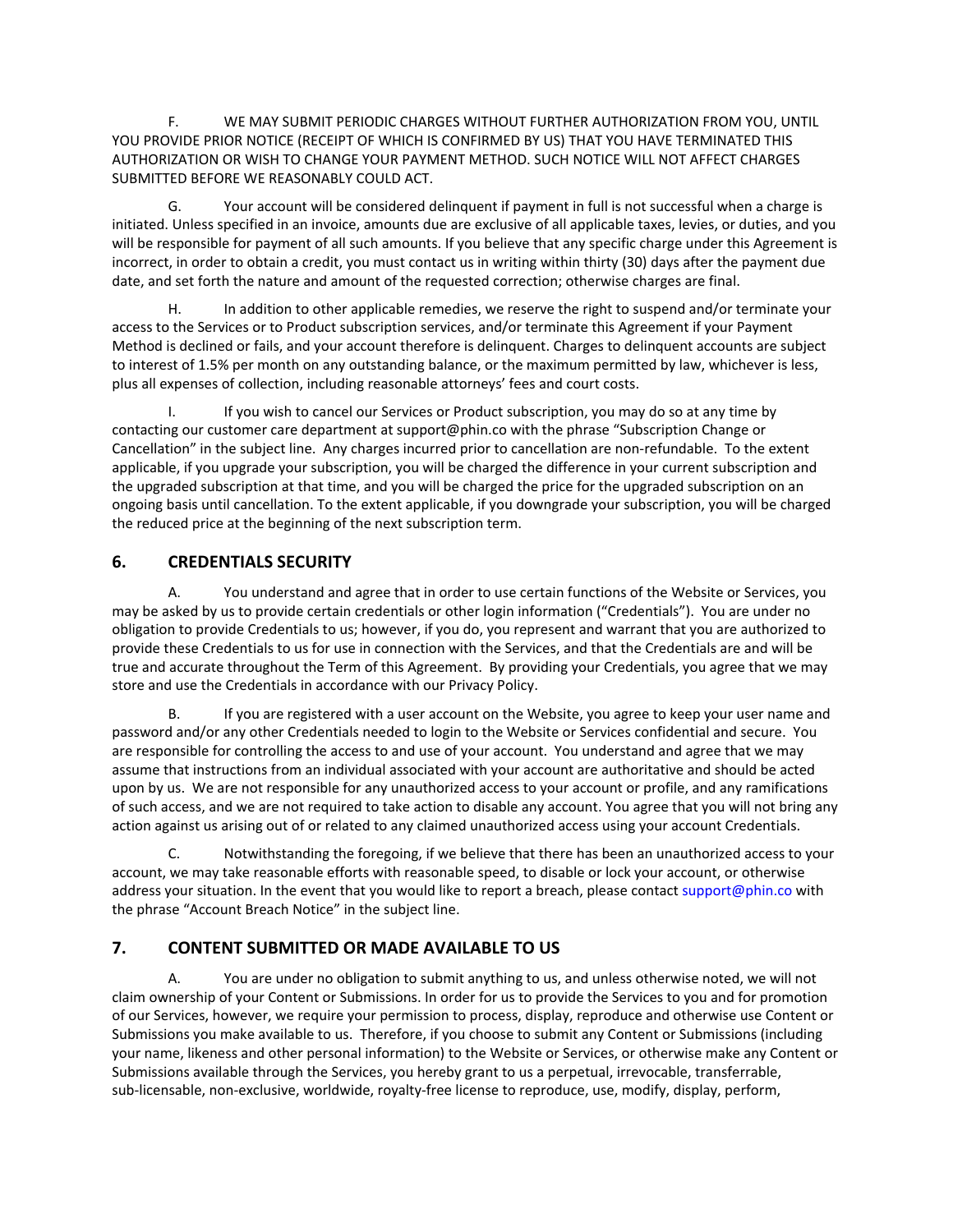distribute, translate and create derivative works from any such Content or Submissions, including without limitation distributing part or all of the Content or Submissions in any media format through any media channels.

B. Notwithstanding the foregoing grant, as further identified in the Privacy Policy, information that you upload or make available for the purpose of using the Services (such as information about customers, their addresses, financial information, and similar related data) will only be used by us for the purpose of providing the Website and Services to you.

C. By submitting any Content or Submissions to us you hereby agree, warrant and represent that: (a) the Content and Submissions do not contain proprietary or confidential information, and the provision of the Content and Submissions is not a violation of any third-party's rights; (b) all such Submissions and Content are accurate and true, (c) we are not under any confidentiality obligation relating to the Content or Submissions; (d) we shall be entitled to use or disclose the Content or Submissions in any way; and (e) you are not entitled to compensation or attribution from us in exchange for the Submissions or Content.

D. You acknowledge that we are under no obligation to maintain any information, materials, Content or Submissions that you submit, post or make available to or on the Website or Services. We reserve the right to withhold, remove and or discard any such materials at any time.

## **8. CONTENT SHARED THROUGH THE SERVICES**

You understand that by sharing information on the Website or Services, and requesting information to be sent through the Services, you may be revealing information about yourself and/or your business that you may include and that may be generated by the Services. You understand and acknowledge that you are fully aware and responsible for the impact of sharing such materials, and you agree that we shall not be held responsible, and we shall be released and held harmless by you from any liability or damages arising out of such conduct.

## **9. LINKS TO THIRD PARTY WEBSITES**

For your convenience, the Website contains links to the websites of third parties on which you may be able to obtain information or use services. For example, we provide links to social media sites (e.g., Facebook, Instagram, Twitter, Pinterest, etc.). Except as otherwise noted, such third party websites, and such information and services are provided by organizations that are independent from us. We do not make any representations or warranties concerning such websites. We have no control over, and assume no responsibility for, the content, privacy policies, or practices of any third party websites. In addition, we cannot and do not censor or edit the content of any third-party site. Therefore, we make no representation as to the accuracy or any other aspect of the information contained in or on such websites, sources or servers. Your linking to or from any off-site pages or other websites is at your own risk. By using our Website, you expressly relieve us from any and all liability arising from your use of any third-party website. Accordingly, we encourage you to be aware when you leave the Website and to read the terms and privacy policy of each other website that you visit.

#### **10. OUR INTELLECTUAL PROPERTY**

A. Our graphics, logos, names, designs, page headers, button icons, scripts, and service names are our trademarks, trade names and/or trade dress. The "look" and "feel" of the Website, Services and Products (including color combinations, button shapes, layout, design and all other graphical elements) are protected by U.S. copyright and trademark law. All Product names, names of Services, trademarks and service marks ("Marks") are our property or the property of their respective owners, as indicated. You may not use the Marks or copyrights for any purpose whatsoever other than as permitted by this Agreement.

B. You acknowledge that i) the software used to provide the Services or contained within the Products, all enhancements, updates, upgrades, corrections and modifications to the software (the "Software"), ii) all copyrights, patents, trade secrets, or trademarks or other intellectual property rights protecting or pertaining to any aspect of the Software (or any enhancements, corrections or modifications), and iii) any and all related documentation, are and shall remain the sole and exclusive property of us and/or our licensors, as the case may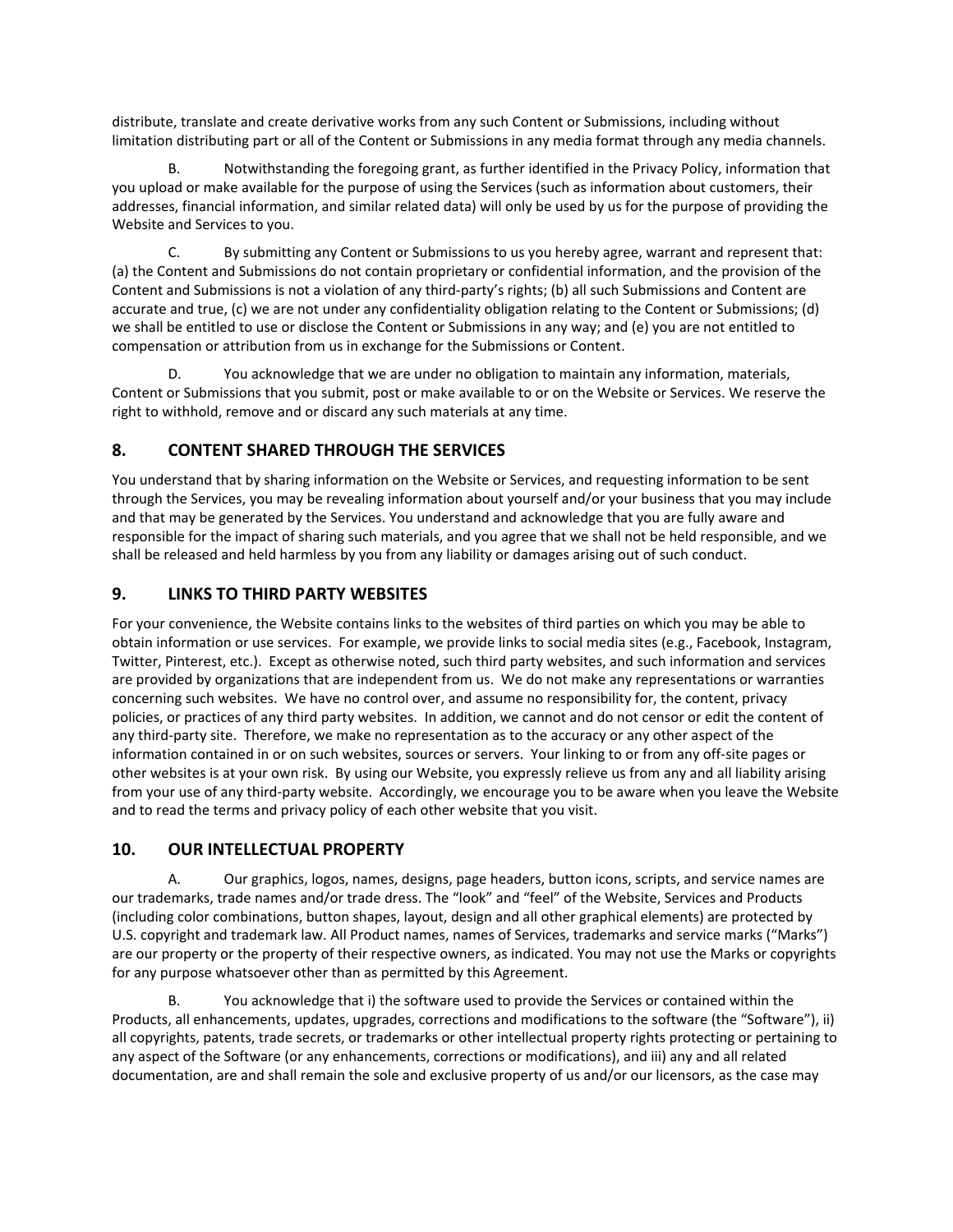be. This Agreement does not convey title or ownership to you, but instead gives you only the limited use rights set forth herein.

C. To the extent that you gain access to or receive any copies of such Software, you agree that you will delete such copies of the Software upon any termination of this Agreement, termination of your use of the Services or Products, or at our request.

### **11. TERM AND TERMINATION**

A. The "Term" of this Agreement will continue until the Agreement is terminated as provided herein. We reserve the right to terminate this Agreement and/or deny all or some portion of the Website or Services to any user, in our sole discretion, at any time.

B. You may terminate this Agreement at any time by ceasing use of the Website or Services, and by closing your account. Your representations, warranties and indemnification obligations shall survive any termination of this Agreement.

C. All rights that you grant to us herein related to Submissions shall survive any termination of this Agreement. Further, your representations, warranties and indemnification obligations herein shall survive any termination of this Agreement.

#### **12. DISCLAIMERS AND LIMITATION ON LIABILITY**

A. We do not represent or warrant that access to the Services will be error-free or uninterrupted, and we do not guarantee that users will be able to access or use the Services, or their features, at all times. We reserve the right at any time and from time to time to modify or discontinue, temporarily or permanently, the Services, or any part thereof, with or without notice.

B. The Services may be used to perform data analysis and other analytics, however, we do not guarantee the results of any such use.

C. Certain data displayed by the Services relies on the receipt of underlying data from third-party sources. Such data sources may not be real time or accurate, which may result in delays or inaccuracies in the displayed information.

D. The Website or Services may contain typographical errors or inaccuracies, and may not be complete or current. We reserve the right to correct any such errors, inaccuracies or omissions and to change or update information at any time without prior notice.

E. Although we have the right to review, edit, remove or modify information from or on the Website or Services, we may not screen this material or control the sources of this information, and we do not guarantee the accuracy, suitability, completeness, currency, quality, adequacy or applicability of any such information.

F. BY USING THE WEBSITE AND/OR SERVICES YOU AGREE AND ACKNOWLEDGE THAT WE PROVIDE THE WEBSITE AND SERVICES "AS IS" AND WITHOUT ANY WARRANTY OR CONDITION, EXPRESS, IMPLIED OR STATUTORY. WE AND OUR PARENTS, SUBSIDIARIES, OFFICERS, DIRECTORS, SHAREHOLDERS, MEMBERS, MANAGERS, EMPLOYEES AND SUPPLIERS, SPECIFICALLY DISCLAIM ANY IMPLIED WARRANTIES OF TITLE, ACCURACY, SUITABILITY, APPLICABILITY, MERCHANTABILITY, PERFORMANCE, FITNESS FOR A PARTICULAR PURPOSE, NON-INFRINGEMENT OR ANY OTHER WARRANTIES OF ANY KIND. NO ADVICE OR INFORMATION (ORAL OR WRITTEN) OBTAINED BY YOU FROM US SHALL CREATE ANY WARRANTY.

G. USE OF THE WEBSITE AND/OR SERVICES IS AT YOUR SOLE RISK. WE DO NOT WARRANT THAT YOU WILL BE ABLE TO ACCESS OR USE THE WEBSITE AND/OR SERVICES AT THE TIMES OR LOCATIONS OF YOUR CHOOSING; THAT THE SERVICES WILL BE UNINTERRUPTED OR ERROR-FREE; THAT DEFECTS WILL BE CORRECTED; OR THAT THE SERVICES ARE FREE OF INACCURACIES, MISREPRESENTATIONS BY USERS, VIRUSES OR OTHER HARMFUL COMPONENTS.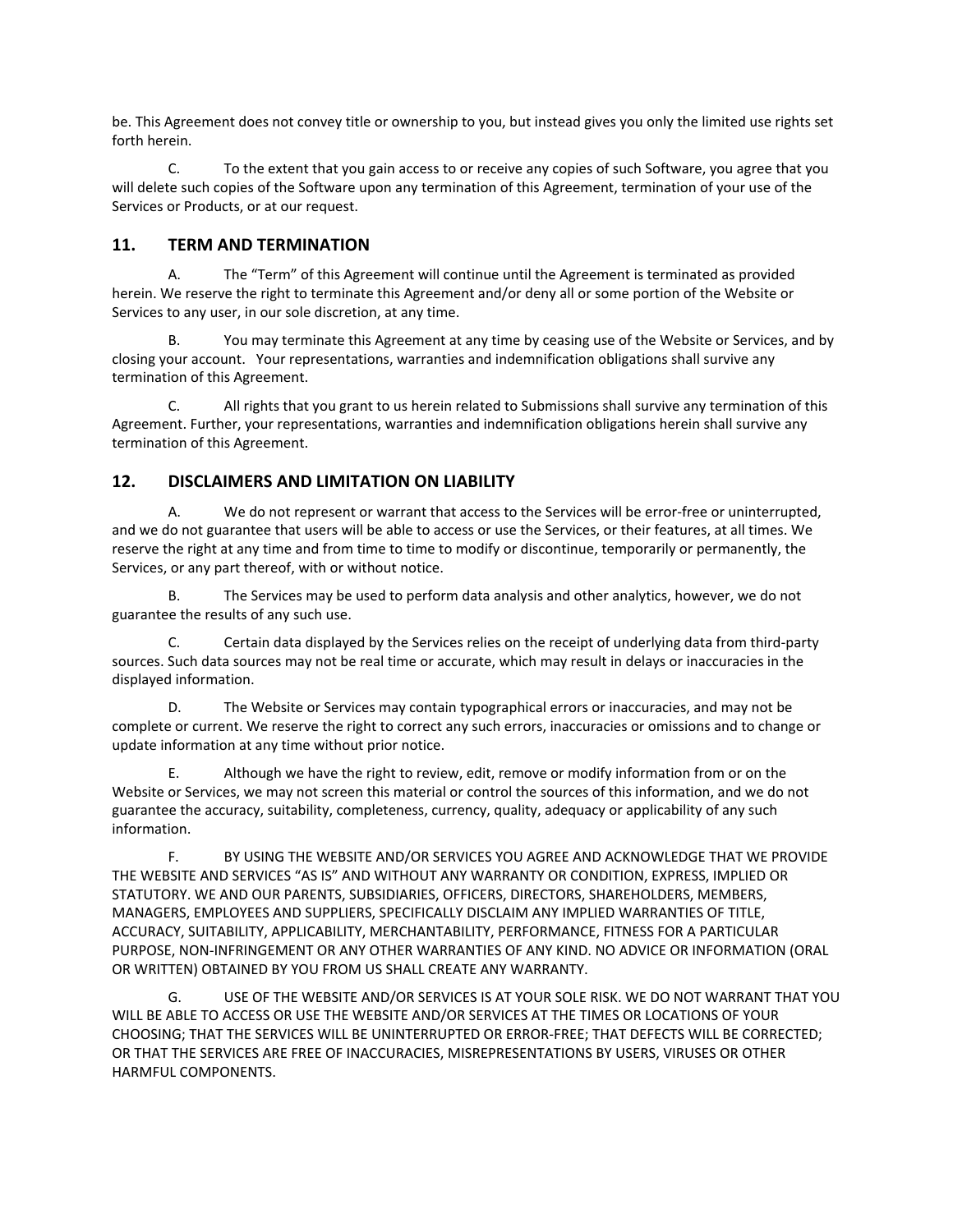H. TO THE MAXIMUM EXTENT PERMITTED BY LAW, AND EXCEPT AS OTHERWISE PROHIBITED BY LAW, IN NO EVENT SHALL WE OR OUR AFFILIATES, LICENSORS OR BUSINESS PARTNERS (COLLECTIVELY, THE "RELATED PARTIES") BE LIABLE TO YOU BASED ON OR RELATED TO THE SERVICES, WHETHER BASED IN CONTRACT, TORT (INCLUDING NEGLIGENCE), STRICT LIABILITY OR OTHERWISE, AND SHALL NOT BE RESPONSIBLE FOR ANY LOSSES OR DAMAGES, INCLUDING WITHOUT LIMITATION DIRECT, INDIRECT, INCIDENTAL, CONSEQUENTIAL, PUNITIVE, EXEMPLARY OR SPECIAL DAMAGES ARISING OUT OF OR IN ANY WAY CONNECTED WITH ACCESS TO OR USE OF THE WEBSITE AND/OR SERVICES, EVEN IF WE AND/OR RELATED PARTIES HAVE BEEN ADVISED OF THE POSSIBILITY OF SUCH DAMAGES.

I. Notwithstanding the foregoing, in the event that a court shall find that any of the above disclaimers are not enforceable, then you agree that neither we nor any of our subsidiaries, affiliated companies, employees, members, shareholders, or directors shall be liable for (1) any damages in excess of \$100.00, or (2) any indirect, incidental, punitive, special, exemplary or consequential damages or loss of use, lost revenue, lost profits or data to you or any third party from your use of the Website or Services. This limitation shall apply regardless of the basis of your claim or whether or not the limited remedies provided herein fail of their essential purpose.

J. SOME STATES MAY NOT PERMIT CERTAIN DISCLAIMERS AND LIMITATIONS, AND ANY SUCH DISCLAIMERS OR LIMITATIONS ARE VOID WHERE PROHIBITED.

### **13. INDEMNIFICATION**

You agree to defend, indemnify and hold harmless ConnectedYard, its officers, directors, employees and agents, from and against any and all claims, damages, obligations, losses, liabilities, costs or debt, and expenses (including but not limited to reasonable attorney's fees) arising from: (i) your use of and access to the Website or Services; (ii) your violation of any term of this Agreement; (iii) your violation of any third party right, including without limitation any copyright, property, or privacy right; (iv) any claim that any of your Content or Submissions caused damage to a third party; or (v) any conduct, activity or action that is unlawful or illegal under any state, federal or common law, or is violative of the rights of any individual or entity, engaged in, caused by, or facilitated in any way through the use of the Website or Services. This defense and indemnification obligation will survive this Agreement and your use of the Website and/or Services.

#### **14. DISPUTES, GOVERNING LAW AND JURISDICTION**

A. You agree that any claim or dispute arising out of or relating in any way to your use of the Website, Services or any service provided by us, will be resolved solely and exclusively by binding arbitration, rather than in court, except that you may assert claims in small claims court if your claims qualify. The Federal Arbitration Act and federal arbitration law apply to this Agreement. The laws of the State of New Jersey shall govern this Agreement, and shall be used in any arbitration proceeding. YOU UNDERSTAND AND AGREE TO SUBMIT TO ARBITRATION PROCEEDINGS TO SETTLE ANY DISPUTES HEREUNDER, THAT SUCH ARBITRATION WILL BE IN LIEU OF LITIGATION, AND EACH PARTY HEREBY WAIVES THE RIGHT TO SUE IN COURT IN FAVOR OF THE ARBITRATION PROCEEDING EXCEPT AS PERMITTED UNDER THIS AGREEMENT.

B. There is no judge or jury in arbitration, and court review of an arbitration award is limited. An arbitrator, however, may award on an individual basis the same damages and relief as a court (including injunctive and declaratory relief or statutory damages), and must follow the terms of this Agreement as a court would.

C. To begin an arbitration proceeding, you must send a letter requesting arbitration and describing your claim to the following address: ConnectedYard, 1841 Zanker Road, Suite 10, San Jose, CA 95112.

D. Arbitration under this Agreement will be conducted by the American Arbitration Association ("AAA") under its rules then in effect. Payment of all filing, administration and arbitrator fees will be governed by the AAA's rules.

E. You agree that any dispute resolution proceedings will be conducted only on an individual basis and not in a class, consolidated or representative action. If for any reason a claim proceeds in court rather than in arbitration, we both agree that we have each waived any right to a jury trial.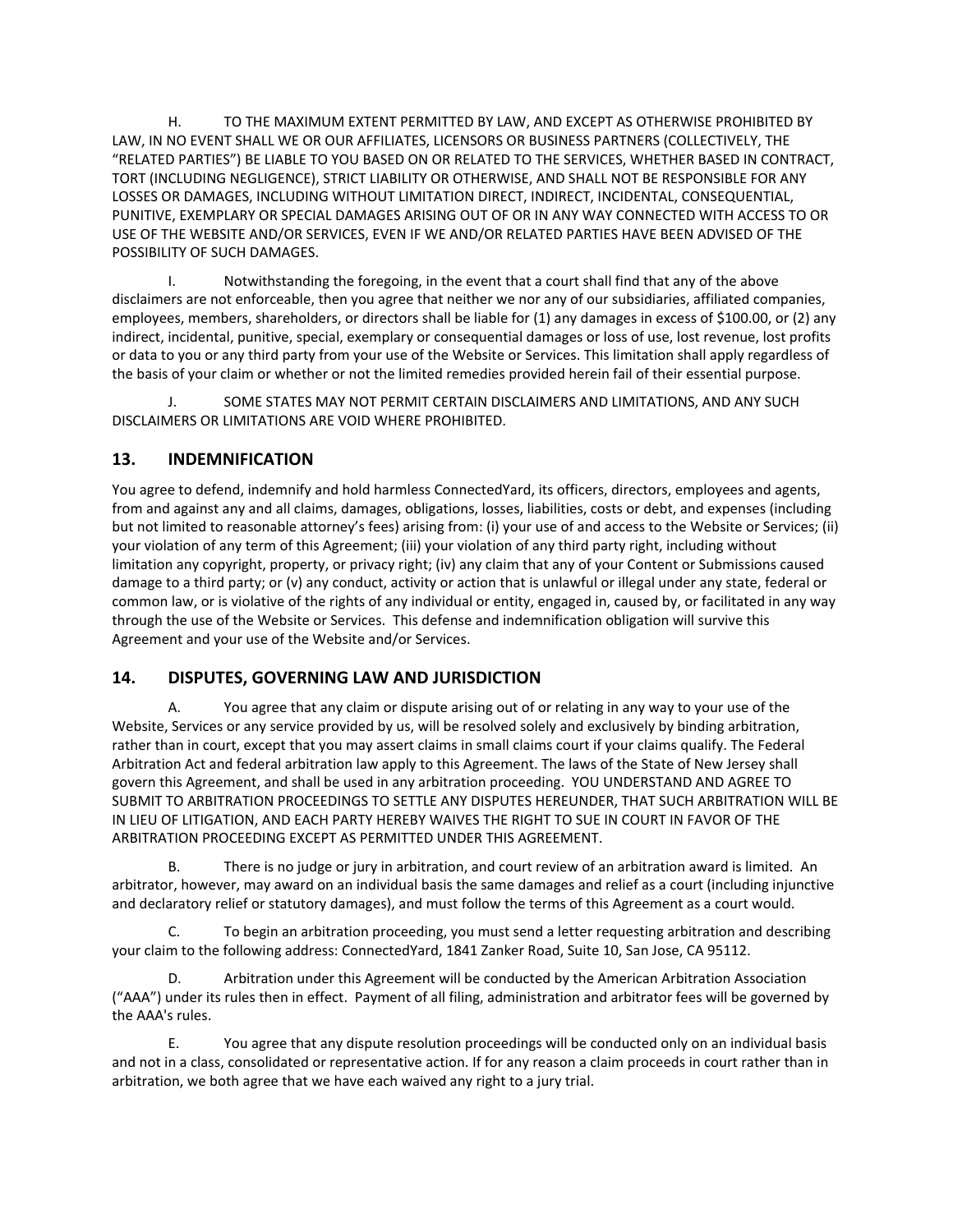F. Notwithstanding the foregoing, you agree that we may bring suit in court to enjoin infringement or other misuse of intellectual property or other proprietary rights.

G. To the extent arbitration does not apply, you agree that any dispute arising out of or relating to the Website, Services or us, may only be brought by you in a state or federal court located in New Jersey. YOU HEREBY WAIVE ANY OBJECTION TO THIS VENUE AS INCONVENIENT OR INAPPROPRIATE, AND AGREE TO EXCLUSIVE JURISDICTION AND VENUE IN NEW JERSEY.

#### **15. GENERAL**

A. Severability. If any provision of this Agreement is found for any reason to be unlawful, void or unenforceable, then that provision will be given its maximum enforceable effect, or shall be deemed severable from this Agreement and will not affect the validity and enforceability of any remaining provision.

B. Revisions. This Agreement may only be revised in a writing signed by us or posted by us to the Website or Services. In the event that we update this Agreement and you are made aware of the update, your continued use of the Website or Services after the update shall constitute your assent to the updated Agreement.

C. No Partnership. You agree that no joint venture, partnership, employment, or agency relationship exists between you and us as a result of this Agreement or your use of the Website or Services.

D. Assignment. We may assign our rights under this Agreement, in whole or in part, to any person or entity at any time with or without your consent. You may not assign this Agreement without our prior written consent. Any unauthorized assignment shall be null and void.

E. No Waiver. Our failure to enforce any provision of this Agreement shall in no way be construed to be a present or future waiver of such provision, nor in any way affect the right of any party to enforce each and every such provision thereafter. The express waiver by us of any provision, condition or requirement of this Agreement shall not constitute a waiver of any future obligation to comply with such provision, condition or requirement.

F. Notices. All notices given by you or required under this Agreement shall be in writing and addressed to: ConnectedYard 1841 Zanker Road, Suite 10, San Jose, CA 95112.

G. Equitable Remedies. You hereby agree that we would be irreparably damaged if the terms of this Agreement were not specifically enforced, and therefore you agree that we shall be entitled, without bond, other security, or proof of irreparable harm or other damages, to appropriate equitable remedies with respect to breaches of this Agreement, in addition to such other remedies as we may otherwise have available to us under applicable laws.

H. Entire Terms. This Agreement, including the documents expressly incorporated by reference, constitutes the entire Terms between you and us with respect to the Website or Services, and supersedes all prior or contemporaneous communications, whether electronic, oral or written.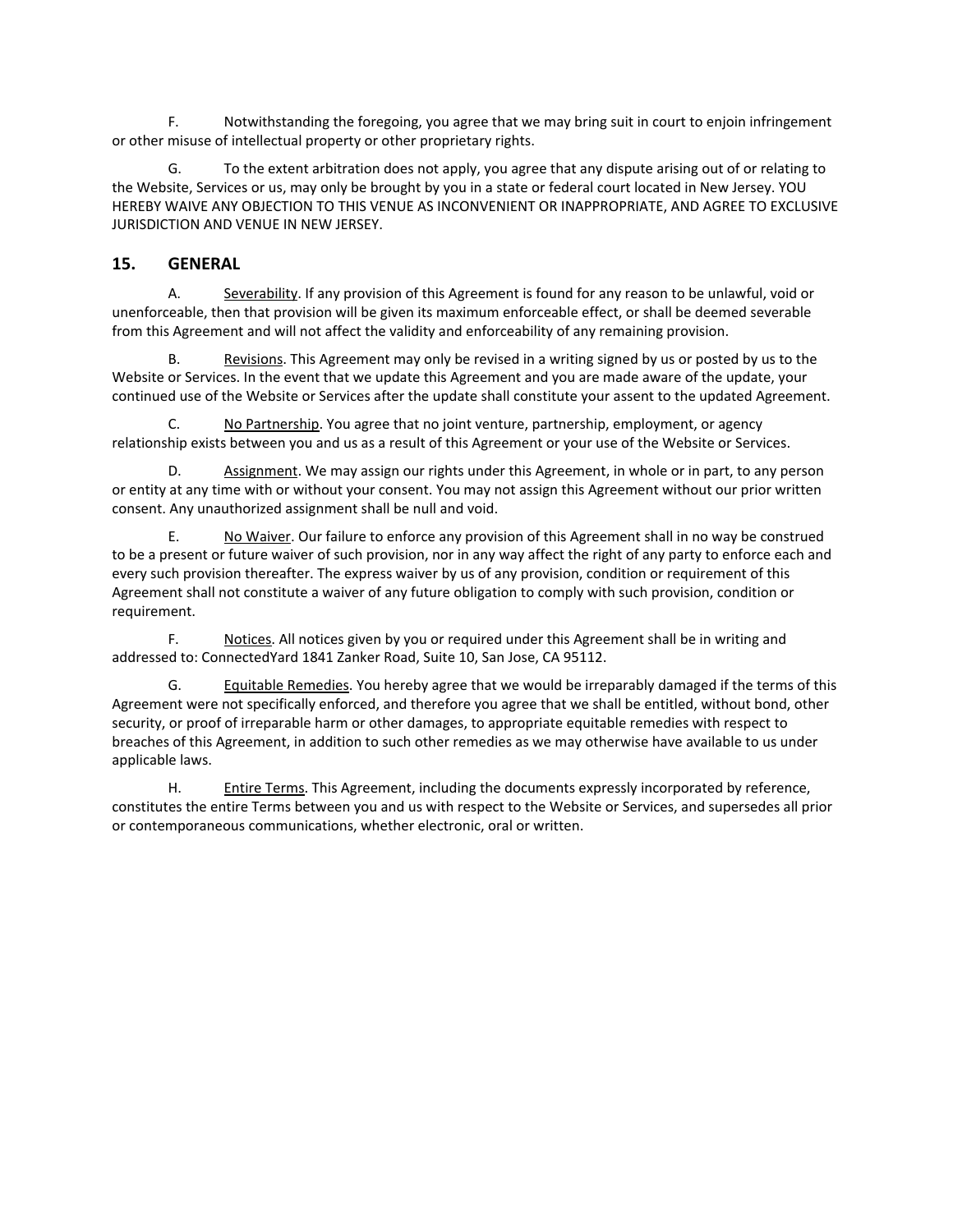# **COPYRIGHT POLICY**

If you believe in good faith that any materials posted on the Website or accessed via the Services (the "Materials") infringe any copyright in any work of yours, you agree to contact our "DMCA Copyright Agent" as identified below, hereby designated under the Digital Millennium Copyright Act ("DMCA") (17 U.S.C. §512(c)(3)), with correspondence containing the following:

- A physical or electronic signature of the owner, or a person authorized to act on behalf of the owner, of the copyright that is allegedly infringed;
- Identification of the copyrighted work claimed to have been infringed;
- Identification, with information reasonably sufficient to allow its location of the material that is claimed to be infringing;
- Information reasonably sufficient to permit us to contact you;
- A statement that you have a good faith belief that use of the material in the manner complained of is not authorized by the copyright owner, its agent, or the law; and,
- A statement that the information in the notification is accurate, and under penalty of perjury, that you are authorized to act on behalf of the owner of an exclusive right that is allegedly infringed.

You agree that if you fail to comply with all of the requirements of this policy, your DMCA notice may not be valid. For any questions regarding this procedure, or to submit a complaint, please contact our designated DMCA Copyright Agent:

Copyright Agent ConnectedYard, Inc. 1841 Zanker Road, Suite 10, San Jose, CA 95112 Attn: Mr. Justin Miller